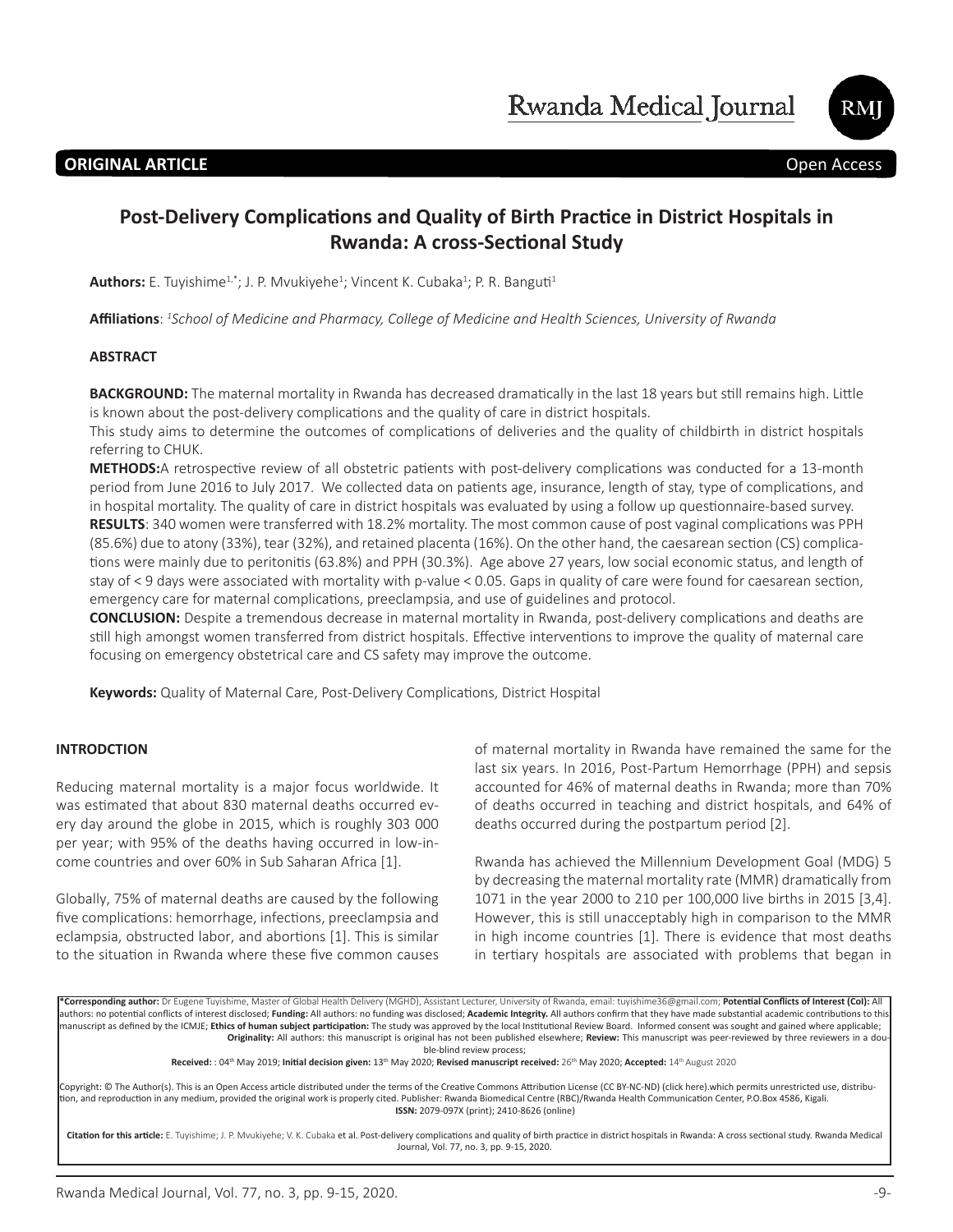district hospitals. In fact, in 2015, 96% of maternal deaths and near-misses at the main teaching hospital in Kigali (CHUK) occurred after a transfer from district hospitals (DHs) and were mostly due to infections (32%) and PPH (20%). Furthermore, most of these complications were direct obstetric complications [2].

These figures call for effective interventions to improve the safety of deliveries in district hospitals in Rwanda. Indeed, a study done in the United States found that maternal deaths caused by PPH and infections are highly preventable though training and the use of guidelines to screen for risk factors and to manage complications early (by 93% and 43% respectively) [5].

**Aims:** There are gaps in the knowledge of the outcomes of complications of deliveries and the quality of childbirth in Rwandan district hospitals. Therefore, this study aims to determine the outcomes of complications of deliveries in district hospitals referring to CHUK, to determine the quality of childbirth in selected district hospitals, and to provide recommendations on key interventions needed in order to improve the quality of childbirth in district hospitals in Rwanda.

## **METHODOLOGY**

**Study design and setting:** A retrospective review of all obstetric patients with post-delivery complications was conducted for a 13-month period from June 2016 to July 2017. All patients from the 24 district hospitals which were referring to CHUK during the study period were included in the study. Data on patients age, insurance, length of stay, type of complications, and in-hospital mortality were collected. The quality of care in district hospitals was evaluated by introducing a follow up questionnaire-based survey with staff from nine district hospitals. The targeted hospitals are as follows: two from Northern Province (Ngarama, Kiziguro), one from Kigali (Masaka), and six from Eastern Province (Rwamagana, Rwinkwavu, Nyamata, Nyagatare, Kibungo, Gahini).

## **Selection of study participants**

**Inclusion criteria:** Post-delivery complications transferred to CHUK from district hospitals (DHs) during the study.

DHs transferring to CHUK.

**Exclusion criteria:** Post-delivery complications that started at CHUK.

DHs not transferring to CHUK during the study period.

**Sampling/enrolment:** As the common causes of maternal morbidity and mortality have been the same in the previous five years preceding this study, a purposive sampling method was used to review available data of post-delivery complications for a 13-month period. In addition, another purposive sampling method was used to evaluate the quality of maternal care in DHs where concurrently the principal investigator was conducting a simulation-based course during the study period. Questionnaires were given immediately before the course.

# Tuyishime et al. Post-delivery complications and quality of birth practice

**Data collection:** A data collection sheet on the complications of pregnancy was designed using the International Classification of Disease (ICD) 10 criteria for direct and indirect maternal complications. Complications that occurred in CHUK after referral during the study period were identified from the patients' charts.

In order to understand the quality of maternity care in DHs, questionnaires were sent to key informants (doctor, midwife or non-physician anesthetist) in the selected nine hospitals. The questionnaire used was adapted by the research team from the 2014 World Health Organization Hospital care for mothers and newborns quality assessment and improvement tool [6].

Ten criteria for quality of maternal care were assessed with the target to have at least 80% of hospitals meet all criteria. Two different staff from the same hospital completed the survey separately to ensure reliability of their responses; they met to compare their results to reach a consensus for each answer and then they gave their final filled questionnaire to the data collector.

**Sample size calculation:** As this was a retrospective study followed by a survey to describe the baseline outcome of post-delivery complications, the sample size calculation was not necessary.

**Data analysis:** The data was stored in Microsoft Excel. Descriptive statistics were used to describe complications of deliveries and the quality of childbirth in district hospitals using frequencies and percentages for categorical data, and mean and standard deviations for continuous data. A chi-squared test was used to determine factors associated with mortality. SPSS software version 24 was used for analysis.

**Ethical consideration:** Ethical approval was granted by the Rwanda National Ethics Committee (RNEC) with reference number (No. 205/RNEC/2018). The consent form was signed by participants before completing the survey.

# **RESULTS**

Participants: Among the 340 patients referred to CHUK for post-delivery complications, the median age was 29 years (Sd=7.1). The majority of patients had insurance (83%), the median length of stay was 14.3 days (Sd=16.7), most complications were following CS (79.7%), most of the deaths were following CS (14.4%), and the overall mortality was 18.2% (Table 1).

During analysis with a chi-squared test to determine the difference between patients who died and those who survived, the results showed that age >27 years, low socio-economic status, and length of stay were associated with mortality with p-values of 0.0001, 0.049, and 0.0001 respectively. Origin, insurance, and type of complication by delivery were not associated with mortality with p-values of 0.350, 0.874, and 0.884 respectively (Table 2).

Out of 340 complications, 80% followed caesarean section (CS) and 20% followed vaginal delivery. Among post vaginal delivery complications, the most common cause was PPH (85.6%) mainly due to

RMI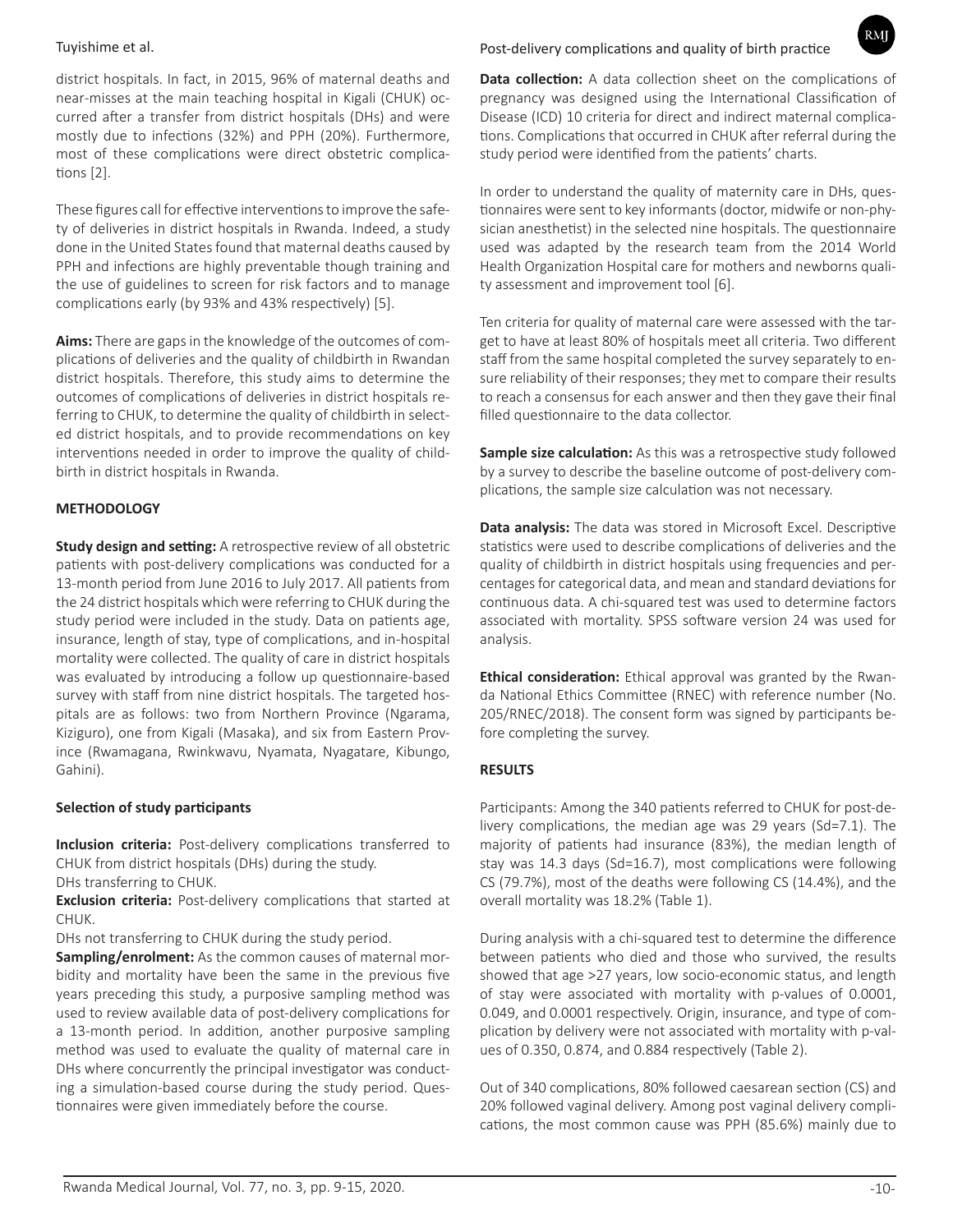Post-delivery complications and quality of birth practice

**RMI** 

**Table 1: Sociodemographic and clinical characteristics of obstetric patients with complications referred from district hospitals to the University Teaching Hospital of Kigali**

| <b>Variable</b>                                                  | N=340 (%)                                               |
|------------------------------------------------------------------|---------------------------------------------------------|
| Age<br>< 18<br>18-26<br>27-35<br>>35<br>Mean (Sd)                | 6(1.7)<br>111(32.6)<br>156(45.9)<br>67(19.7)<br>29(7.1) |
| Origin<br>Kigali<br>Out of Kigali                                | 125(36.8)<br>215(63.2)                                  |
| Social economic status<br>Low<br>Moderate or High<br>Missing     | 204(60)<br>21(6.2)<br>115(33.8)                         |
| Insurance<br>Yes<br><b>No</b>                                    | 282 (83)<br>58 (17)                                     |
| Length of stay (days)<br>$<$ 3<br>$4 - 9$<br>>9<br>Mean (Sd)     | 83 (24.4)<br>103 (30.3)<br>154 (45.3)<br>14.3(16.7)     |
| Complications<br>Post vaginal<br>Post caesarean                  | 69 (20.3)<br>271 (79.7)                                 |
| Mortality<br>Post vaginal<br>Post caesarean<br>Overall mortality | 13(3.8)<br>49 (14.4)<br>62(18.2)                        |

atony (33%), tear (32%), and retained placenta (16%). In comparison, the CS complications were mainly due to post CS peritonitis (63.8%) and PPH (30.3%) (Table 2). Among the nine hospitals included in the survey for quality of maternity care, Nyagatare and Nyamata have the highest volume of deliveries with 600 and 570 deliveries respectively. Masaka and Nyagatare had the bigger number of complications respectively 26 and 22 (Table 3).

Among the ten criteria for quality of maternal care assessed in nine DHs, four criteria were not met by the required target (80%) in all hospitals.

Those criteria for quality of maternal care included caesarean section, emergency care for maternal complications, preeclampsia, and use of guidelines and protocols, which were met by 54%, 54.5%, 71.1% and 72.7% of hospitals respectively (Supplementary data).

**Table 2: Factors associated with mortality among obstetric patients with complications referred from district hospitals to the University Teaching Hospital of Kigali**

| <b>Variable</b>                                                                                                                                                          | Total<br>$N = 340,$<br>N (%)                                                                       | Mortali-<br>ty (N=62)<br>(Yes)                                                 | <b>Mortality</b><br>$(N=278)$<br>(No)                                                    | P value   |
|--------------------------------------------------------------------------------------------------------------------------------------------------------------------------|----------------------------------------------------------------------------------------------------|--------------------------------------------------------------------------------|------------------------------------------------------------------------------------------|-----------|
| Age<br>$<$ 18<br>18-26<br>27-35<br>>35                                                                                                                                   | 6(1.7)<br>111(32.6)<br>156(45.9)<br>67(19.7)                                                       | 1(1.6)<br>10(16.1)<br>28(45.2)<br>23(37.1)                                     | 5(1.8)<br>101(36.3)<br>128(46)<br>44(15.8)                                               | $0.0001*$ |
| Origin<br>Kigali<br>Out of Kigali                                                                                                                                        | 125(36.8)<br>215(63.2)                                                                             | 26(41.9)<br>36(58.1)                                                           | 99(36.6)<br>179(64.4)                                                                    | 0.350     |
| Social economic status<br>Low<br>Moderate or High<br>Missing                                                                                                             | 204(60)<br>21(6.2)<br>115(33.8)                                                                    | 33(53.2)<br>1(1.6)<br>28(45.2)                                                 | 171(61.5)<br>20(7.2)<br>87(31.3)                                                         | $0.049*$  |
| Insurance<br>Yes<br>No                                                                                                                                                   | 282 (83)<br>58 (17)                                                                                | 51(82.3)<br>11(17.7)                                                           | 231(83.1)<br>47(16.9)                                                                    | 0.874     |
| Length of stay (days)<br>$<$ 3<br>$4 - 9$<br>>9                                                                                                                          | 83 (24.4)<br>103 (30.3)<br>154 (45.3)                                                              | 26(41.9)<br>27(43.6)<br>9(14.5)                                                | 57(20.5)<br>76(27.3)<br>145(52.2)                                                        | $0.0001*$ |
| Complications                                                                                                                                                            |                                                                                                    |                                                                                |                                                                                          | 0.884     |
| Post vaginal<br>PPH/Atony<br>PPH/Perineal tear<br>PPH/Cervical tear<br>PPH/Retained placenta<br>Endometritis<br>Preeclampsia/eclampsia<br>Malaria<br>Bartholin's abscess | 69 (20.3)<br>23 (33.3)<br>17 (24.6)<br>5(7.2)<br>11 (15.9)<br>6(8.7)<br>5(2.9)<br>1(1.4)<br>1(1.4) | 13(21)<br>3(4.8)<br>6(9.7)<br>1(1.6)<br>3(4.8)<br>O(0)<br>O(0)<br>O(0)<br>O(0) | 56(20.1)<br>20(7.2)<br>11(4)<br>4(1.4)<br>8(2.9)<br>6(2.2)<br>5(1.8)<br>1(0.4)<br>1(0.4) |           |
| Post caesarean<br>Post CS peritonitis<br>PPH<br>Preeclampsia/eclampsia<br>Pulmonary embolism<br>Acute Kidney Injury<br>Congestive heart failure<br>Pneumonia             | 271(79.7)<br>173 (63.8)<br>82 (30.3)<br>11(4.1)<br>2(0.6)<br>1(0.4)<br>1(0.4)<br>1(0.4)            | 49(79)<br>25 (40.3)<br>17(27.4)<br>4(6.4)<br>2(3.2)<br>O(0)<br>1(1.6)<br>O(0)  | 222(79.9)<br>148(53.2)<br>65(23.4)<br>7(2.5)<br>O(0)<br>O(0)<br>O(0)<br>O(0)             |           |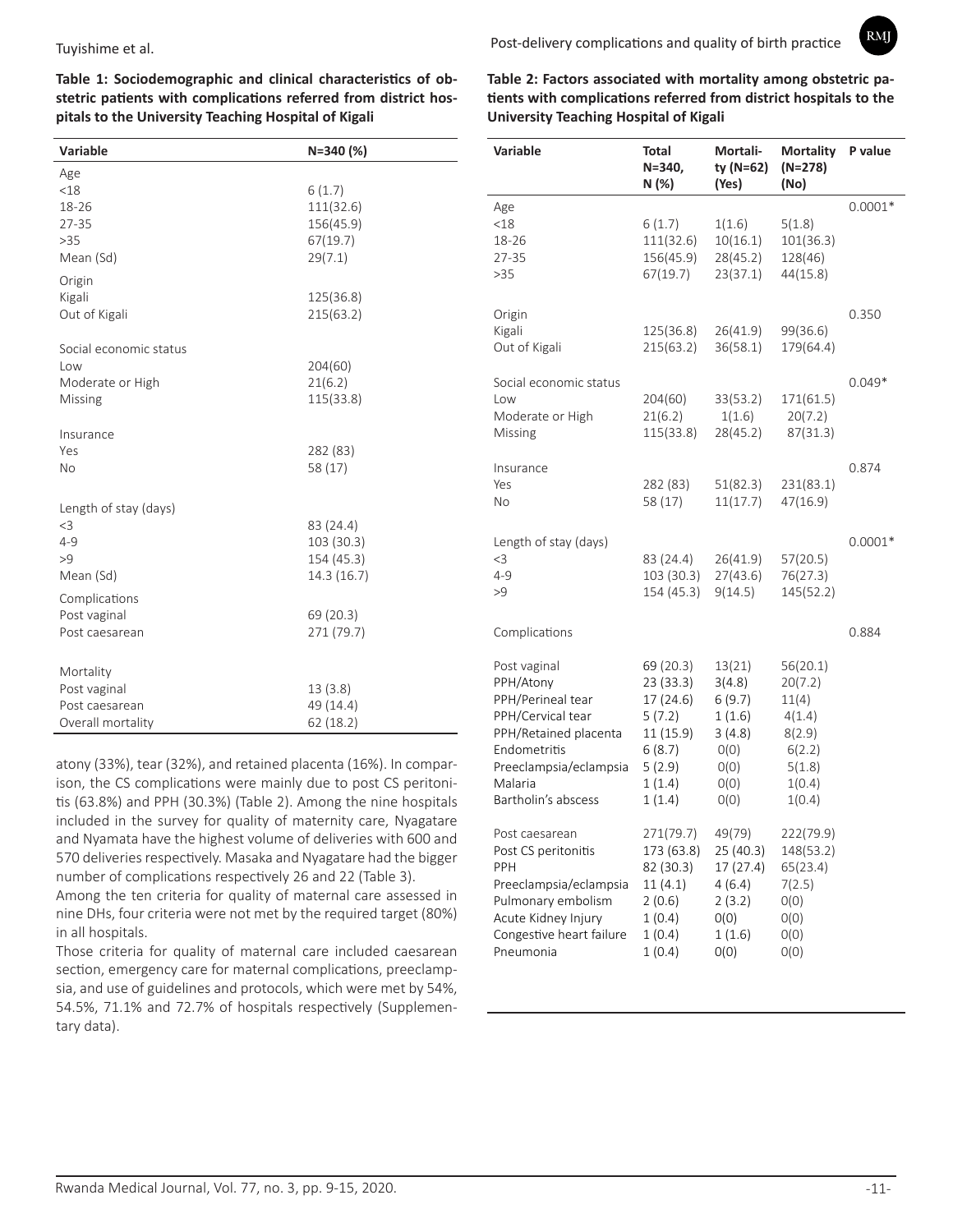

**Table 3: Capacity and outcome of patients referred from DHs to CHUK from the nine hospitals included in the survey for quality of maternity care**

| Criteria                                     | Gahini         | Kibungo      | Kiziguro       | Masaka       | Ngarama | <b>Nyaga</b><br>tare | Nyamata        | Rwama-<br>gana | Rwinkwavu |
|----------------------------------------------|----------------|--------------|----------------|--------------|---------|----------------------|----------------|----------------|-----------|
| <b>Staff</b>                                 |                |              |                |              |         |                      |                |                |           |
| <b>Midwifes</b>                              | 13             | 27           | 10             | 24           | 11      | 20                   | 15             | 12             | 10        |
| <b>General practitioners</b>                 | 11             | 14           | 10             | 15           | 11      | 11                   | 13             | 14             | 15        |
| <b>Anaesthetists</b>                         | 5              | 5            | 5              | 8            | 3       | 4                    | 5              | 5              | 3         |
| <b>Obstetricians</b>                         | $\mathbf 0$    | $\mathbf{1}$ | $\mathbf{0}$   | 0            | 0       | $\mathbf 0$          | $\mathbf 0$    | 1              | 1         |
| Paediatricians                               | $\overline{0}$ | $\mathbf{1}$ | $\overline{0}$ | $\mathbf{1}$ | 0       | $\overline{0}$       | $\overline{0}$ | 1              | 1         |
| Deliveries per month                         |                |              |                |              |         |                      |                |                |           |
| <b>Vaginal deliveries</b>                    | 90             | 250          | 300            | 300          | 130     | 480                  | 420            | 200            | 210       |
| <b>Caesarean sections</b>                    | 40             | 160          | 100            | 170          | 60      | 120                  | 150            | 130            | 90        |
| <b>Total</b>                                 | 130            | 410          | 400            | 470          | 190     | 600                  | 570            | 330            | 300       |
| Average quality score for<br>66 criteria (%) | 89             | 66           | 68             | 92           | 80      | 77                   | 72             | 89             | 64        |
| <b>Number of complications</b><br>referred   | 5              | 10           | 13             | 26           | 9       | 22                   | 15             | 13             | 7         |
| Mortality N (%)                              | 0(0)           | 2(20)        | 3(23)          | 8(30.7)      | 1(11)   | 2(9)                 | 5(33.3)        | 4(30.7)        | 3(42.8)   |

*Average quality score = (Sum of scores of each criteria per hospital/Total score)\*100*

At the end of the survey, participants provided recommendations in order to improve the quality of maternal care in DHs; these included a regular CPD program, availability of equipment and drugs, and use of guidelines and protocols (Table 4).

### **Table 4: Actions needed in order to improve quality of maternal care and prevent complications in district hospitals**

| <b>Hospital staff</b>                        | <b>Hospital administration</b>                                | <b>Referral hospital</b>                          | <b>Ministry of Health</b>                                                            |
|----------------------------------------------|---------------------------------------------------------------|---------------------------------------------------|--------------------------------------------------------------------------------------|
| Participation in accreditation<br>activities | Achieve accreditation requirements<br>Offer CPD opportunities | Minimize delay to autho-<br>rize transfers,       | Regular meeting with hospital staff                                                  |
|                                              |                                                               |                                                   | Fund CPD opportunities and ensure                                                    |
| Participation in CPD opportu-<br>nities      | Ensure wellness of the staff                                  | Regular feedback, men-<br>torship, and CPD oppor- | professional growth for staff                                                        |
|                                              | Ensure adequate number of staffs,                             | tunities                                          | Ensure adequate number of staffs,                                                    |
| Prevention of burnout                        | availability of adequate equipment, and                       |                                                   | availability of adequate equipment, and                                              |
|                                              | compliance to international standards                         | Guide DH staff via phone                          | compliance to international standards                                                |
| Improve communication, team                  |                                                               | call in case of emergencies                       |                                                                                      |
| work, and timely call for help               | Ensure motivation and support of staff.                       |                                                   | Ensure motivation, financial stability, and                                          |
|                                              | and provide salary on time                                    | Support the use of guide-                         | good work environment for staff, and                                                 |
| Follow hospital standards                    |                                                               | lines, algorithms, and                            | increase salary                                                                      |
| and participate in staff meet-               | Ensure availability and use of guidelines,                    | checklists for management                         |                                                                                      |
| ing                                          | algorithms, and checklists for manage-<br>ment of emergencies | of emergencies                                    | Ensure availability and use of guidelines,<br>algorithms, and checklists for manage- |
| Do regular auto-evaluation                   |                                                               |                                                   | ment of emergencies                                                                  |

### **DISCUSSION**

Our study aimed to determine the outcomes of complications of deliveries and the quality of childbirth in the selected district hospitals of Rwanda.

Our findings demonstrated a difference in complication rate following caesarean section (CS) and vaginal delivery respectively at 80% and 20%. These findings are consistent with the results from other studies: studies carried out in France in 2006, South Africa in 2013, and US in 2016 found more than a three-fold increase in mortality following CS in comparison to vaginal delivery [7-9].

Our findings demonstrated that the most common cause of vaginal complications was PPH, estimated at 85.6% which was mainly due to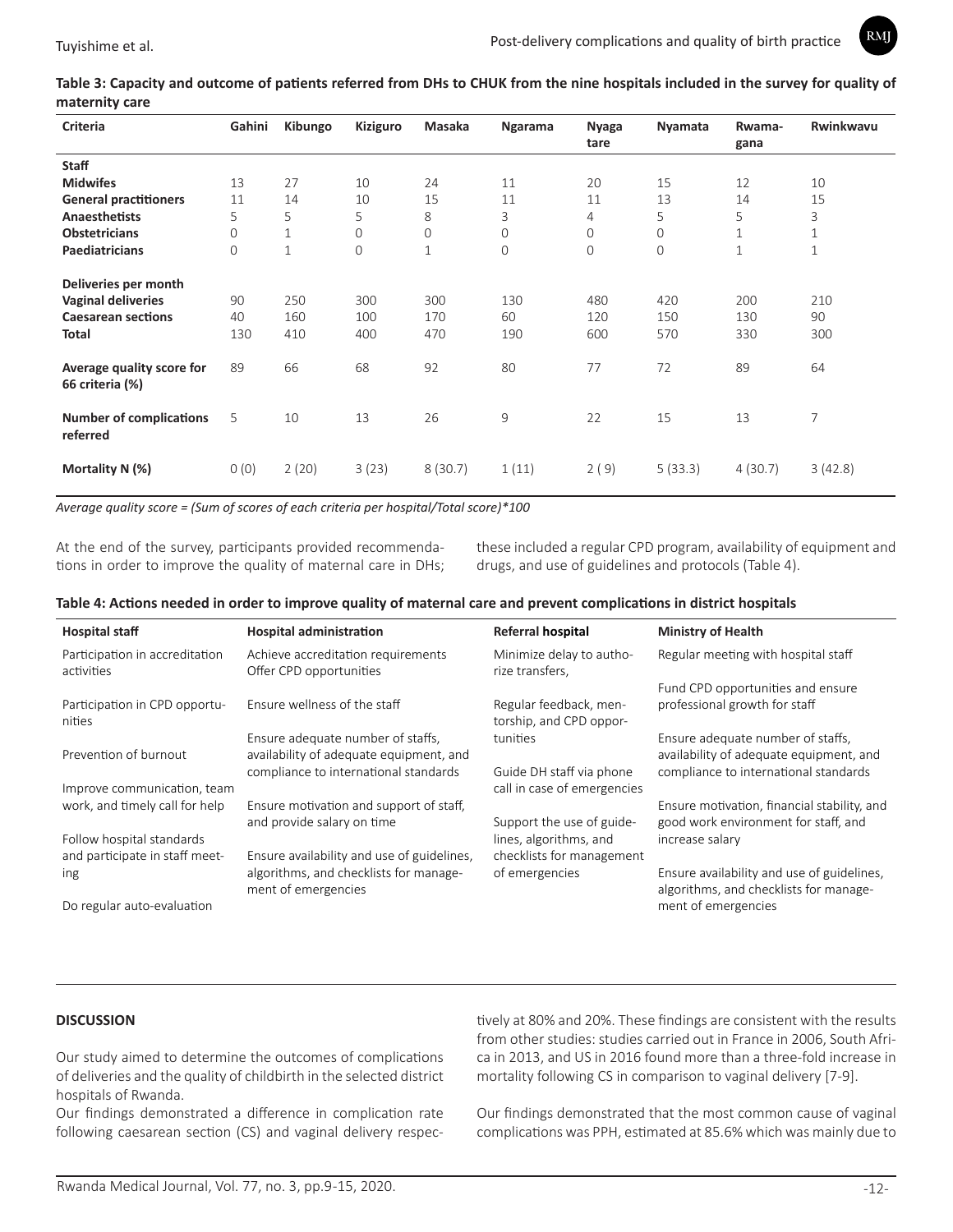atony (33%), tear (32%), and retained placenta (16%). In addition, all post vaginal delivery deaths were due to PPH. This is similar to the findings from other studies done previously where PPH caused between 30% and 57% of complications following delivery [2,10]. On the other hand, the post caesarean section complications and deaths were mainly due to post CS peritonitis (64%) and PPH (30%); these causes are comparable to the findings from the study done in CHUK previously where the common complications were infections (32%) and PPH (20%) [2].

The factors leading to these complications have been described in other LICs; which included delay in reaching the hospital, delay in receiving care within the hospital, delayed recognition of complications and referral to tertiary level, lack of enough skills for general practitioners to perform CS and to manage obstetrical complications, lack of essential equipment and drugs, and lacking locally applicable evidence-based guidelines and protocols [11,12].

Age, socio-economic status, and length of stay were significantly associated with mortality. This association may be explained by the fact that older women are more likely to undergo CS with more complications, low social economic status may impact timely access to care and the capacity to afford some treatment, and short length of stay may be explained by severe acute complications at admission [2,10,11].

Findings on the quality of maternal care from the survey in nine hospitals showed that 6 out of 10 criteria were met by the required target of 80% of hospitals, however four criteria were not met by the required target of 80% of hospitals. Those four unmet criteria for quality of maternal care include caesarean section, emergency care for maternal complications, preeclampsia, and use of guidelines and protocols, which were met by 54%, 54.5%, 71.1% and 72.7% of hospitals respectively. These unmet criteria may contribute to the common obstetric complications and causes of maternal death in low resources complications [13].

These gaps may be explained by the scarcity of specialists (obstetricians and anaesthesiologists) at DHs; general practitioners (GPs) and non-physician anaesthetists (NPAs) work at DHs very often without supervision or mentorship. GPs have six years of general medicine training and NPAs have three to four years of anaesthesia training; they may lack skills in some complex procedures like hysterectomy and management of complications such as eclampsia and severe PPH. In February 2018, for 42 district hospitals in Rwanda, there were only 14 Obstetricians and 2 anesthesiologists

### **REFERENCES**

[1] D. Hogan, "National, regional, and global levels and trends in maternal mortality between 1990 and 2015 with scenario-based projections to 2030: a systematic analysis by the United Nations Maternal Mortality Estimation Inter-Agency Group," vol. 387, no. 10017, pp. 462–474, 2017.

[2] B. W. J.R. Jackson, SR. Rulisa, JZ. Decesare, "Maternal Mortality and Near Miss Morbidity at the University Teaching Hosworking mainly in Kigali and in referral hospitals [14].

In addition, regular CPD programs focusing on emergency obstetrical care and CS safety, availability of equipment and drugs, and use of evidence-based guidelines and protocols for early recognition and appropriate management of complications should be implemented as they have been effective in other settings [5,13].

RMJ

This study had a number of limitations. Firstly, the small sample size which included only one referral hospital and some district hospitals from its catchment area meant that the results could not be generalized to the whole country. In addition, there is risk of desirability bias where respondents provide answers which the researcher wants to hear and this may have underestimated the gaps of quality of care in some district hospitals. Finally, some data was missing from patients' charts and was excluded from analysis, however this did not concern the main outcomes and has a low risk to affect the validity of our results.

# **CONCLUSION**

Despite a tremendous decrease in maternal mortality in Rwanda, post-delivery complications and death are still high among women transferred from district hospitals. Effective interventions to improve the quality of maternal care in district hospitals such as CPD programs focusing on emergency obstetrical care and CS safety, availability of equipment and drugs, and use of evidence-based guidelines and protocols for early recognition may be appropriate to minimize complications and improve their outcome.

## **Policy implications**

Based on the findings of this study, we recommend the following strategies:

To organize the cesarean section training for non-specialists (GPs, Non-Physician Anesthetists, and Recovery and Operating Room Nurses).

To organize regular training in emergency care for maternal complications for DHs maternity Staff (GPs, nurses, and midwifes).

To ensure the use of appropriate guidelines in management of maternal complications in district hospitals in Rwanda.

pital in Kigali, Rwanda," RMJ, vol. 72, no. June, pp. 5–7, 2015. [3] MOH, "July 2013-June 2014," Heal. sectot Annu. Rep., no. July 2013, pp. 12–40, 2014.

[4] P. Abbott, R. Sapsford, and A. Binagwaho, "Learning from Success : How Rwanda Achieved the Millennium Development Goals for Health," vol. xx, 2016.

[5] et al Cynthia J. Berg, Margaret A. Harper, "Preventability of Pregnancy-Related Deaths," Am. Coll. Obstet. Gynecol., vol. 106, no. 6, pp. 1228–1234, 2005.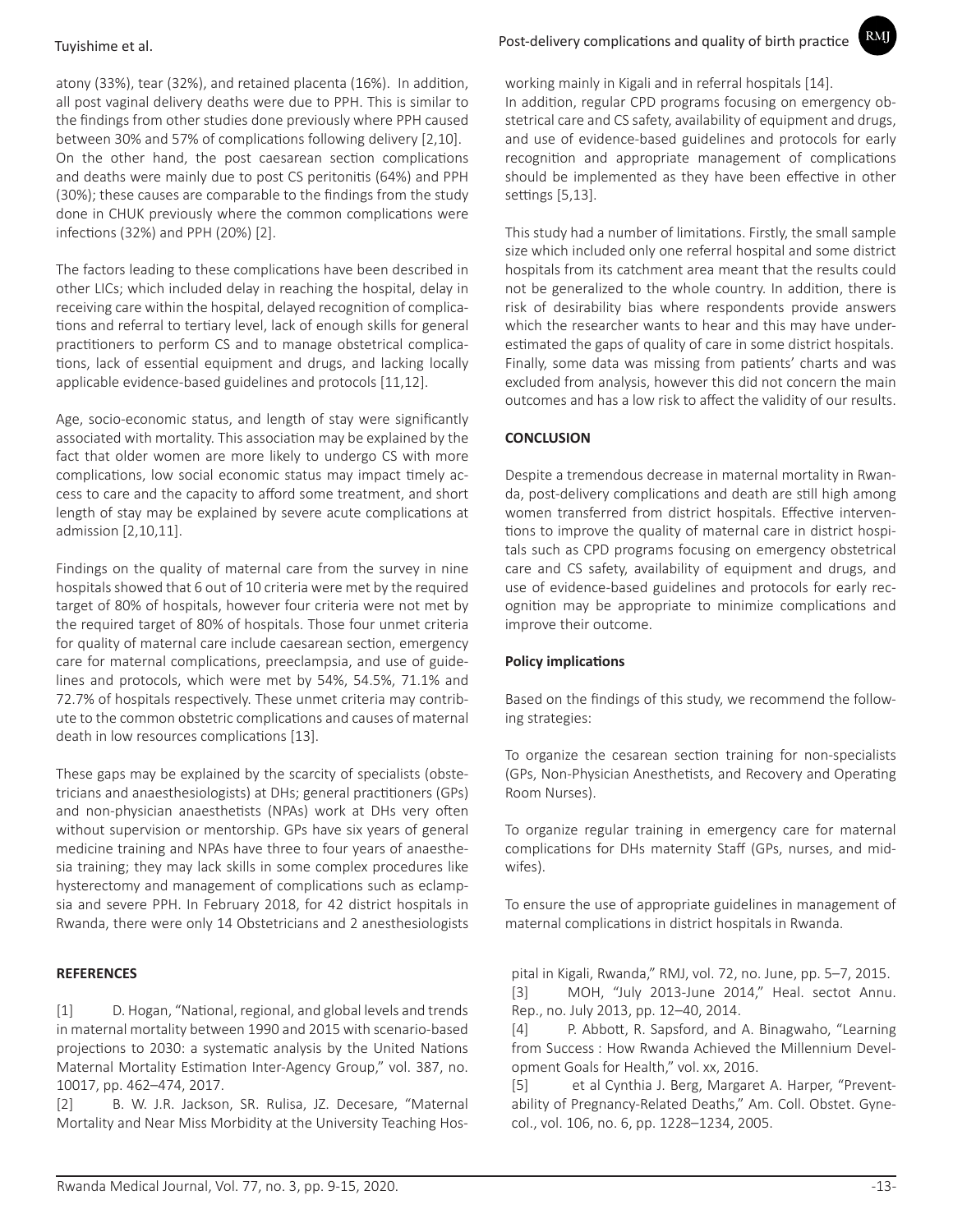[6] W. H. O. (Inc. Daniele), Ed., Hospital care for mothers and newborn babies : quality assessment and improvement tool, Second edi. London School of Hygiene and Tropical Medicine, 2014.

[7] S. L. Clark, M. A. Belfort, G. A. Dildy, M. A. Herbst, J. A. Meyers, and G. D. Hankins, "Maternal death in the 21st century : causes , prevention , and relationship to cesarean delivery," no. July, 2008.

[8] C. Deneux-tharaux, "Postpartum Maternal Mortality and Cesarean Delivery," vol. 108, no. 3, pp. 541–548, 2006.

[9] G. S. Gebhardt et al., "Maternal death and caesarean section in South Africa : Results from the 2011 - 2013 Saving Mothers Report of the National Committee for Confidential Enquiries into Maternal Deaths," vol. 105, no. 4, pp. 287–291, 2015.

# Post-delivery complications and quality of birth practice Tuyishime et al.

**RMI** 

[10] S. Rulisa, I. Umuziranenge, M. Small, and J. Van Roosmalen, "Maternal near miss and mortality in a tertiary care hospital in Rwanda," pp. 1–7, 2015.

[11] L. Pearson and R. Shoo, "Availability and use of emergency obstetric services : Kenya , Rwanda , Southern Sudan , and Uganda," pp. 208–215, 2005.

[12] R. T. Petroze, A. Nzayisenga, V. Rusanganwa, G. Ntakiyiruta, and J. F. Calland, "Comprehensive national analysis of emergency and essential surgical capacity in Rwanda," pp. 436–443, 2012.

[13] S. Science, M. August, S. Thaddeus, D. Maine, and D. Maine, "Too Far to Walk : Maternal Mortality in Context TO WALK : IN," no. August 1994, 2017.

### **Supplementary data: Key practices/Items score for the quality of care in nine selected district hospitals**

### **4.1 Phase I key practices**

| 22.2         |
|--------------|
|              |
| 11.1         |
|              |
| 77.8         |
| 66.7         |
|              |
| 55.6         |
|              |
| 77.8         |
|              |
| 11.1         |
| 46           |
| No (%)       |
| 11.1         |
|              |
| 11.1         |
| 11.1         |
|              |
| 11.1         |
| $\mathbf{O}$ |
| 11.1         |
|              |
| 9.2          |
| No (%)       |
| 55.6         |
|              |
| Yes $(\%)$   |